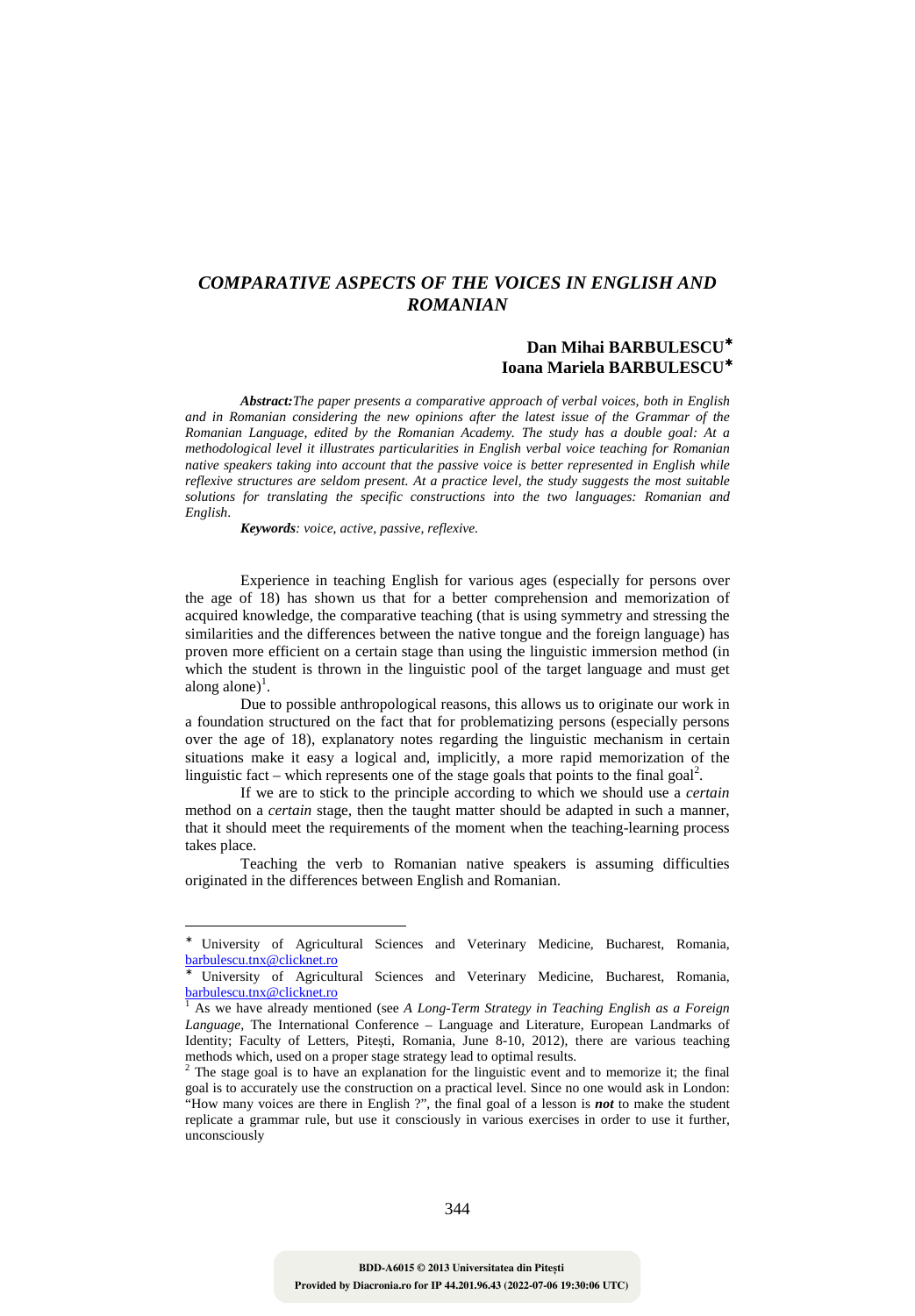As it is already known, in English, the verb represents a very important part of speech. If we had a balance and in one pan we put the verb and the preposition, then in the other pan we may put the noun, the pronoun, the adjective, the numeral, the article, the adverb and the conjunction. That is – the rest.

Difficulties occur not only due to the significant place the verb has in English; also it is not only that the two languages belong to two different families (the former is a Germanic language, while the latter is a Romanic one) and also it is not only that the former is an analytic language and the latter is a synthetic one, but beyond these obvious dissimilarities, it is the differences both at the content and the form levels which are most confusing in verbs.

And indeed, if we find it easy to admit that there is an English present tense which is rendered into Romanian with *timpul prezent*, or an English past tense which is rendered into Romanian with *timpul trecut*, or and English future tense which is rendered into Romanian with *timpul viitor*, then it is not as easy to admit an English tense such as *present perfect* which may be rendered into Romanian either with *trecut*, or with *prezent*, or with *viitor*.

In such cases, the academic staff is certain to use the notorious and already traditional traductology way of working: *the context determines the text*; nevertheless this principle is of no much help (at least on a primary stage) for a student...

For a comprehensive and wide view, we should "X-ray" the verb in both languages and differences would become recognizable from the very level of voices. In this paper we limit the resesarch area to the Voices section because the verb is a very large chapter in both languages.

Differences between the English verb and the Romanian one are obvious at the voice level. According to the latest norms<sup>1</sup>, in Romanian there are three voices: active, passive and impersonal. In English – there are only two voices: active and passive<sup>2</sup>.

The active voice displays comforting and calming similarities both in English and in Romanian (since there is an active voice in English as well as in Romanian) The active voice is the most extended in both languages; all moodes and tenses have an active form.

The passive voice arises more difficulties than the active one. Although at a formal level, the fact that in both languages the passive voice is formed with the verb *to*   $be +$  past participle makes this structure easily comprehensible to students, difficulties occur as the auxiliary *to be* may be replaced by *other* verbs in passive constructions and English is more generous than in Romanian: *to get, to become, to grow, to feel.* (see infra)

In Romanian, the verb *a veni* is used in colloquial speech and in popular structures: *Grinda aceea vine aşezată aici.* (GA 2005, p. 134). *That beam is to be placed here.* In this case, the verb *a veni* has "the modal value of necessity, with a future

 $\overline{a}$ 

<sup>&</sup>lt;sup>1</sup> Gramatica limbii române, Academia Română. Institutul de Lingvistică "Iorgu Iordan - Al. Rosetti", Bucureşti, Editura Academiei Române, 2005, vol I, vol. II, hereinafter referred to as GA 2005.

 $2^2$  Before this latest edition issued in 2005, it was considered that in Romanian there were also three voices but these were: active, passive and reflexive; the previous Romanian Academic Grammar pointed out that the reflexive voice is "less defined and organized than the other two voices" – see Gramatica limbii romîne, Academia Republicii Populare Romîne, Institutul de lingvistică, Bucureşti 1963 (hereinafter referred to as GA 1963), p. 209, vol I.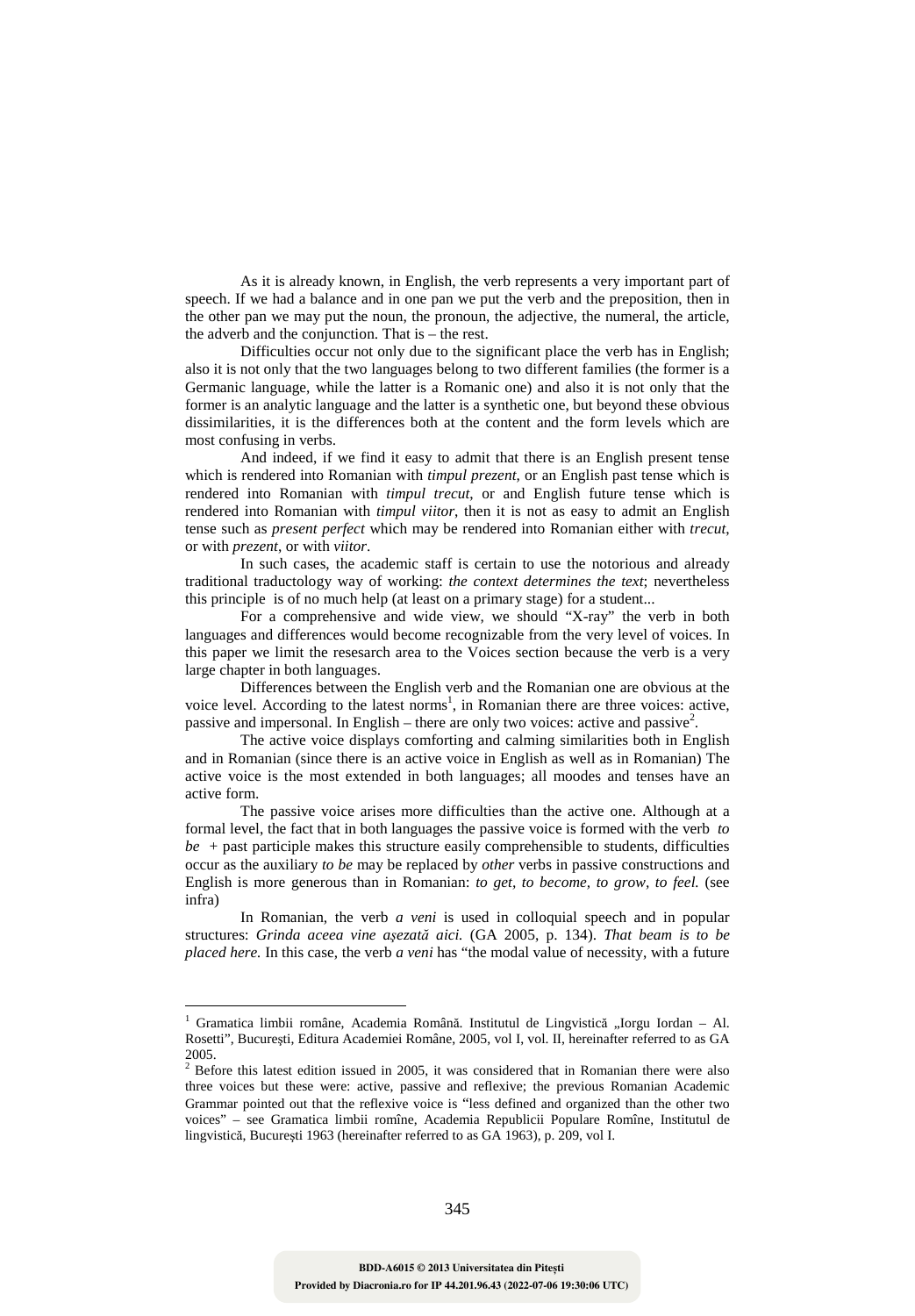projection for the action". For this reason, we consider that we can render this structure into English with *be to + past participle: That beam is to be placed here<sup>1</sup> .*

In English, the auxiliary *to be* may be replaced by *to get*, the latter bringing more dynamism to the context. (Gramatica limbii engleze, Alice L. Bădescu, 1984, p. 353): *He got killed during the war in an air raid. (was killed)*. According to Quirk and Greenbaum (A University Grammar of English, Randolph Quirk and Sidney Greenbaum, 1989, p. 168) when the *"*passive draws more attention to the result than to the action or agency, the resulting copula *get* replaces *be,* though chiefly in rather informal usage*"*: *The window was broken by my younger son. I know how the window got broken.* 

The verb *become* used to form a passive construction shows the gradual change from one condition to another: *With the passage of time, the furniture became covered in dust*. (Quirk and Greenbaum, *op. cit.* p. 168)

*Grow* and *feel* may also occur in passive constructions replacing the auxiliary *to be*: *They grew accustomed with the new environment. (Ei s-au obişnuit cu noul mediu)* 

*He felt wearied by life.*(Gramatica limbii engleze, C. Paidos, vol. I, 1992, p. 191)

We should point out that in the last two examples, the passive constructions in English can be rendered into Romanian only with a reflexive form and with a passive one.<sup>2</sup>

Another significant difference is the fact that, as it is already known, unlike Romanian, in English the passive voice is more effective. The reason is that in Romanian, in order to obtain a passive structure, the ultimate condition is that there must exist a transitive verb – that is there must be a verb which allows the presence of a direct object. Should this condition be not accomplished, there would be no direct object in an active voice to become a grammatical subject:

> *Mama vede copilul. Copilul este văzut de mamă. El urmăreşte filmul. Filmul este urmărit de el. Ea citește cartea.*  $\rightarrow$  *Cartea este citită de ea.*

Whereas in the following examples:

 $\overline{a}$ 

*Eu dorm în pat \*Patul este dormit de către mine.* 

*Băieţii şi fetele fug pe stradă. \*Strada este fugită de către băieţi şi fete.*

the structures built as a passive pattern hardly could be accepted in Romanian. This interdiction is not to be applicable in English though.

In English, there may exist such structures, which represent no breach of grammar rules, although they have a verb which does not require the presence of a direct object.

> *I slept in this bed last night*  $\rightarrow$  *The bed was slept in last night by me. Boys and girls ran on the street The street was run by boys and girls.*

<sup>&</sup>lt;sup>1</sup> Note that the English translation has no colloquial tone; moreover, this construction may be used in English in instructions and notices: *The medicine is to be stored in a cool place* (on medicine bottles) and in some other common expressions: *There is nothing to be done*.

<sup>2</sup> Methodologically we consider that all passive structures where the verb *to be* can be replaced by other verbs should be taught at an advanced level, when students can feel better the subtle differences and have a broader visual angle of the language.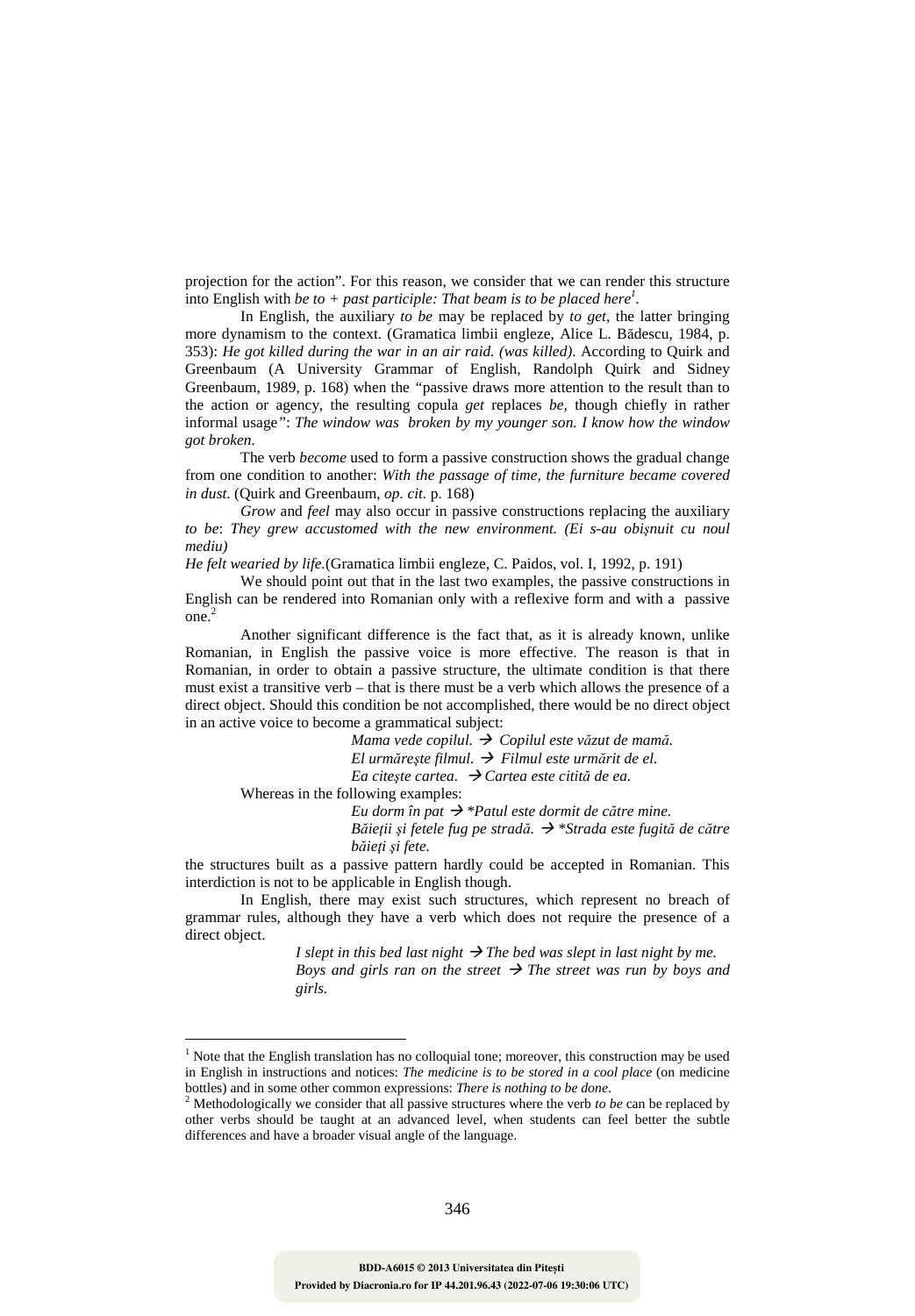Another noteworthy case is the following: not seldom in English are there passive structures (no agent expressed) with prepositional verbs ( intransitive verbs that consist of a verb followed by a prepositional phrase) such as: *care for, look after, laugh at, send for, listen to, arrive at* etc., because if the Agent were to be expressed, the active voice would be preferred instead of a passive verb form: *The children were laughed at (by them) They laughed at the children. Translation into Romanian of such* passive strucures is possible only using the impersonal reflexive<sup>1</sup>. Moreover, unlike Romanian, active intransitive verbs with passive meaning are met in English: *read, act, eat, iron, sell, feel, peel, perform, taste, wear.*(Alice Bădescu, *op. cit.* p. 353). See examples: *This novel reads easily.* (Gramatica limbii engleze, Leon Levitchi, 1961, p. 86) *(= it can be easily read); The shirt doesn't iron. (= must not or cannot be ironed); It tastes bitter (= it is bitter when tasted)*(Alice Bădescu, *op. cit.*, p. 353)<sup>2</sup>

If we have confidence in the very helpful and practical linguistic theory according to which everything surrounding us has a shape and a substance (a form and a content), we can accept that these structures have the appearance of the active voice and the substance of the passive voice.

A similar case can be noticed in passive structures with : *to deserve, to need, to require, to want (= need),* followed by an *–ing* form – which grants a passive meaning to the entire construction (Swan, *op.cit.* p. 280)

*This lock needs oiling (to be oiled)* - Broasca trebuie (să fie) unsă.

*My hair wanted cutting (being cut*) - A trebuit să mă tund.

*The piano needs tuning (to be tuned)* - Pianul trebuie (să fie) acordat.

Such structures are correlated to the Romanian constructions with *a trebui* + a passive conjunctive.

Another English passive structure is the complex construction of the Nominative  $+$  the Infinitive. Taking into account the active  $-$  passive opposition, this structure represents actually the transit of the active structure of the Accusative + the Infinitive to the passive structure of the Nominative  $+$  the Infinitive.

They know him to be serious.  $\rightarrow$  He is known to be serious. Acc. Inf. Nom. Inf.

 $\overline{a}$ 

Such structure, inexistent in the Romanian language, has the following translation variants:

*E cunoscut ca fiind un om serios.* (passive)

*Se ştie că e un om serios*. (impersonal reflexives)

Similarly, there is also the complex construction of the Nominative + Present Participle – which also represents the transit of the active structure of the Accusative  $+$ Present Participle to the passive structure of the Nominative + Present Participle:

I saw the man leaving the house.  $\rightarrow$  The man was seen leaving the house.

<sup>&</sup>lt;sup>1</sup> According to Swan (Practical English Usage, Michael Swan, 1995), "agents are mentioned in only about 20 per cent of passive clauses" (page 410). Passives without "agents" are frequently used in scientific and academic writing. (ibid): *The positive hydrogen atoms are attracted to the negative oxygen atoms*.

<sup>&</sup>lt;sup>2</sup> Quirk and Greenbaum *op. cit.* (p. 352) consider such verbs as intransitive ones with a "passive" sense (converted from transitive verbs) and they virtually require an adjunct (i.e. adverb): *The book sells badly*, while Swan considers such verbs as reflexive structures (sic!) (See ergative verbs, *op. cit.,* p.607). In Romanian, some of the mentioned verbs lead to the so-called *impersonal reflexive*: *Romanul acesta se citeşte uşor.Cămaşa nu se calcă.*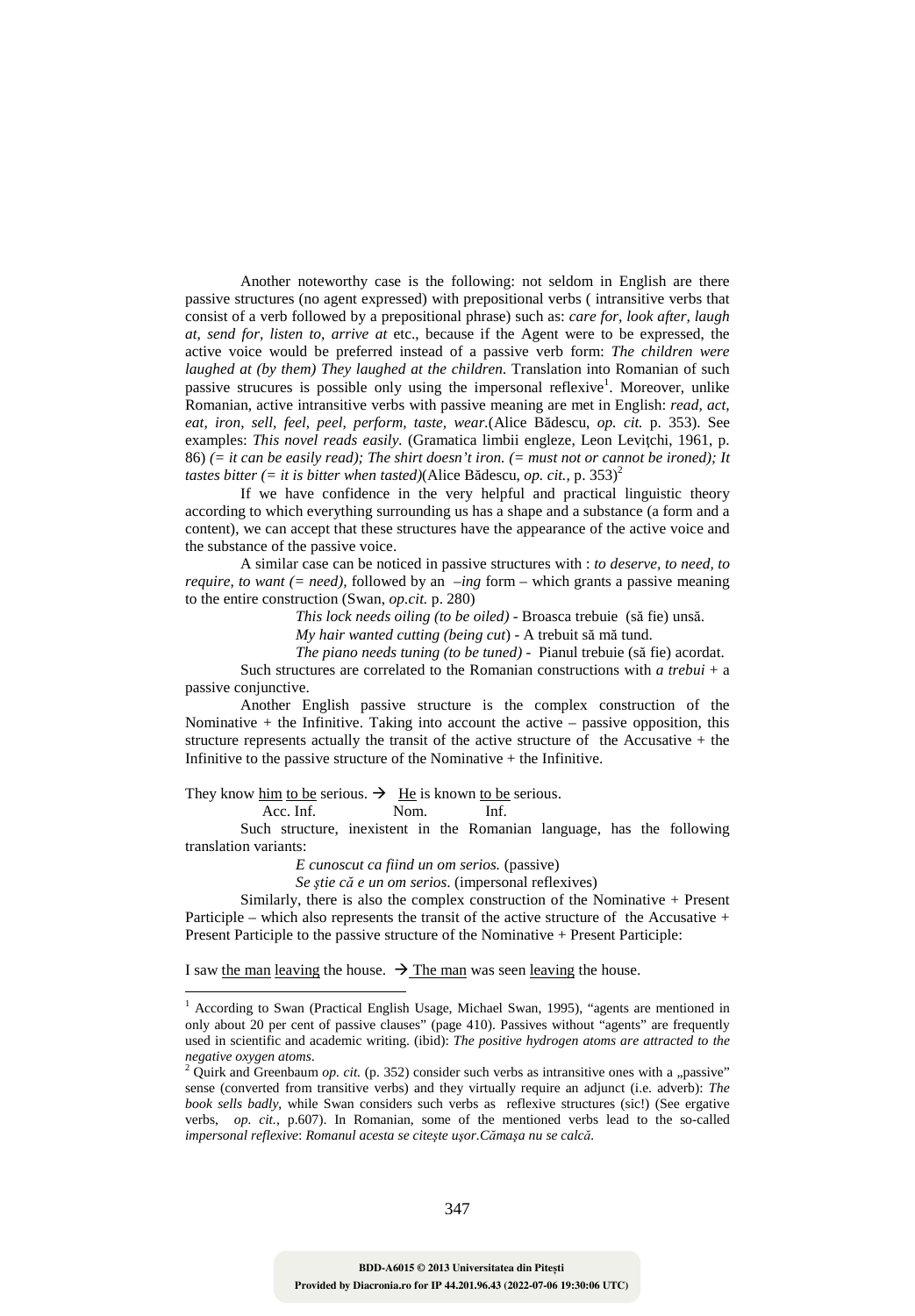| Pres. Part. |
|-------------|
|             |

A special construction with a passive meaning is the *Have something done* and *Get something done* structure – mainly because there is no such pattern in the Romanian language. This English structure is used to refer to actions which are done *for* the subject rather than *by* the subject. Verbs with causative use occur instead of passive verbs to show that the subject causes the action to be done<sup>1</sup>. Translating into Romanian such a structure, the main idea must be preserved: it is *not* the subject that does the action, yet it *is* the subject that decides, decided or will decide upon the action to be done suffered by the direct object. Quite often, *have (*or *get) something done* represents an English solution for Romanian statements which include the following pattern: Dative + Reflexive Passive + Subject, such as:

> *Studentilor li se testau capacitățile.*  $\rightarrow$  *The students were having their skills tested.*

*Vărului meu i s-a furat maşina. My cousin has his car stolen.* 

In such situations, the pattern has the meaning of *to suffer* or *to experience.* 

Frequently, on a colloquial level, this structure is rendered with the Romanian verb *a pune* (to put) + the Conjunctive Mode – such as:

*Are you having me followed ? Ai pus să fiu urmărită ?*

*I* had my bedroom painted  $\rightarrow$  Am pus să-mi zugrăvească dormitorul.

and also with the structure pattern: *(mi-) am dat+ substantiv + supin*:

*I had my car serviced.*  $\rightarrow$  *Am dat maşina la reparat.* 

*She had her shoes mended*  $\rightarrow$  *Şi-a dat pantofii la reparat.* 

For a complete view of this structure and of its features in the passive voice context perhaps we should add that the configuration may be used also with the verb *to get*: *Where do you get your shoes mended ?* 

The verb *to have* is preferred in formal speech and in writing, while *to get,* generally used in every day conversation, suggests a more determined action and consequently it is quite often used in imperative or infinite forms: *Get this room cleaned at once! Pune să fie curăţată camera imediat!<sup>2</sup>*

The most fascinating segment is probably represented by the reflexive voice. Subject to reservation and distrust in the latest Romanian studies (see *supra*), the reflexive voice persists and subsist due to a tradition rather than an official recognition. And indeed, in the ultimate Romanian authorized grammar as issued by the Romanian Academy published in 2005, the reflexive voice is excluded from the chapter "Voices"<sup>3</sup>.

 $\overline{a}$ 

<sup>&</sup>lt;sup>1</sup> For this reason, considering the meaning, this construction may be regarded as a passive structure. The resemblance with the passive voice is also related to the form since – similar to the passive structures – there is a Past Participle form of the notional verb.<br><sup>2</sup> Traditionally, English teachers call this structure. Causative HAVE".

Traditionally, English teachers call this structure "Causative HAVE"; Some grammarians (Ouirk & Greenbaum) speak about "Causative verbs". We believe that the term *Causative use of to have*, *to get or to be*, is more accurate since the verbs in question do not play only a causal role; moreover, some other grammarians make the difference between the non-causative use of *have* and *get* in such strucures where actions are also done *for* the subject and not *by* the subject. (noncausative uses of *have* and *get*).

<sup>3</sup> The Romanian Academy (Romanian: *Academia Română*) is the supreme Romanian cultural and scientific forum. It covers the scientific, artistic and literary domains. According to its bylaws, the academy's main goals are the cultivation of the Romanian language and literature, the study of the Romanian national history and research into major scientific domains.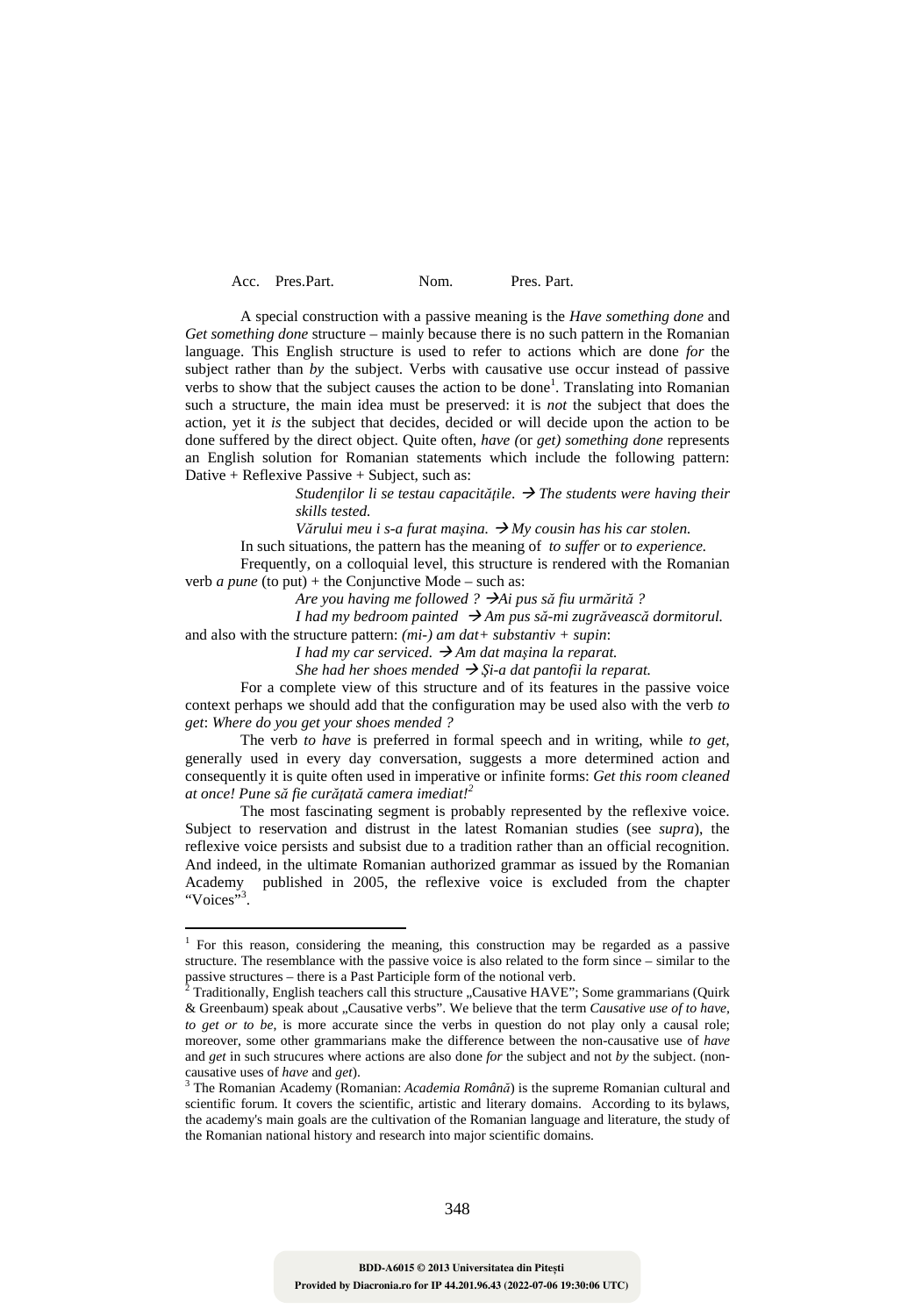From both a practical and a methodological point of view or from a translating point of view this has no much influence as long as there are Romanian structures containing the reflexive pronoun which are to be renedered into English.

A classification of the Romanian verbal structures having the reflexive pronoun and an analysis of such classes according to the content is not of much help either because in an example such as: *Ea se priveşte în oglindă (pe sine).* (active reflexive) will be rendered into English: *She is looking at herself in the mirror.*

Yet an example as: *Ea se îmbracă (pe sine)* – will be rendered into English : *She is dressing*. (without a reflexive pronoun).

Our solution represents actually a mere review of several cases, labelled according to previous Romanian norms, before GA 2005, at least for the sake of an easy identification. On the other hand, we must also take into account that there is no such reflexive voice in English; and yet we can speak about reflexive verbs and reflexive pronouns. In case of the so-called *active reflexive* we must use the English reflexive pronouns: myself, yourself etc.: *S-a rănit ieri. He hurt himself Yesterday.*

Such a situation is difficult to be theorized; on a practical level there are not many solutions but reviewing various cases with their suitable solutions and commiting such cases to memory since there may not exist a unitary taxonomy. In other words, we should practically stay out of any attempt to classify the cases – especially in such situations when students attend non-philological colleges.

Difficulties arise also from the fact that between the two languages (English and Romanian) reciprocity is not always available: if there are such cases where the Romanian reflexive structure including the reflexive pronoun *se* is rendered into English with the reflexive pronoun *myself.... Se priveşte în oglindă. She is looking at herself in the mirror.* 

... there are also cases when there is no reflexive pronoun in Romanian, but in English its presence is mandatory: *Bătrânul vorbea de unul singur. The old man was talking to himself*.

In case of the so-called *active reflexive* we must use the English reflexive pronouns: myself, yourself etc.: *S-a rănit ieri. He hurt himself Yesterday.*

An interesting case is the rendering the Romanian impersonal reflexive into English: *Se spune că e cel mai mare om de ştiinţă He is said to be the greatest scientist*

For the Romanian impersonal reflexive we find the solution in the English passive voice, but the subject is personal: *Se spune că e cel mai mare om de știință*  $\rightarrow$  *He is said to be the greatest scientist.* – where the impersonal subject in Romanian becomes very personal in English in a passive structure.

The following example: *Se construieşte o şcoală nouă*. represents the so-called Romanian passive reflexive – as it is obvious that a school cannot build itself. The case can be easily verified and confirmed because it may be replaced with a genuine passive form of the same verb and it is often joined by an Agent: *Este construită o şcoală nouă (de către locuitorii oraşului).* 

For this passive reflexive the solution is again the English passive voice: *Se construieşte o nouă scoală. A new school is being built.*

The Romanian reciprocal reflexive – a form that supposes a mutual participation – can be easily identified because the reciprocal pronouns can be added to the statement: *Unul pe altul* sau *Unul cu altul* (*one / another* or *each / other*): *Ei se ceartă şi se împacă în fiecare zi. Deşi nu se iubesc, nici nu se urăsc.* The solution is as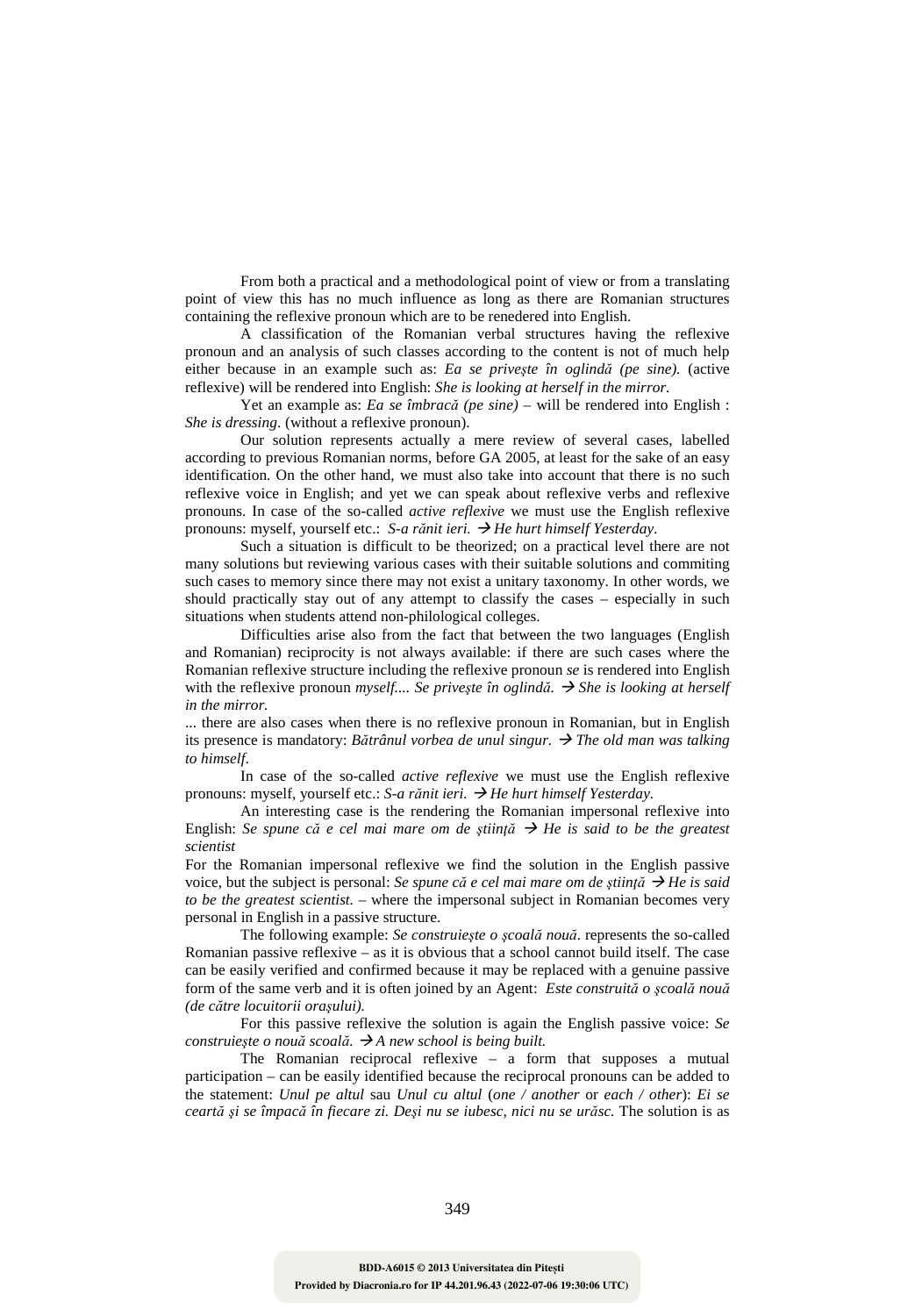simple, since there is a reciprocal pronoun both in English and in Romanian. *Se iubesc. Nu se urăsc.They love one another. They don't hate each other.*

The eventive reflexive espresses in Romanian a change of state: *El s-a îngălbenit de spaimă. Ea s-a înroşit de teamă.*The English solution is an active voice verb (sometimes + adjectives in cumulative degree) *S-a albit.*  $\rightarrow$  *He grew pale.* 

The Romanian dynamic reflexive can be easily identified because doubling is not allowed and neither is the replacement with a personal pronoun: *Copilul se joacă în curte*. One cannot say: *\*Copilul se joacă pe sine. El se teme*. (One cannot say: \**El se teme pe sine*) The Englsih correspondent of the Romanian dynamic reflexive is the active voice: *Copilul se joacă în curte The child is playing in the yard.* 

If we still believe that, as in a chemical equation where it is asserted that the left-hand side and the right-hand side of the equals sign are the same, there should be a balance between the two languages, we will find English solutions for Romanian cases  $-$  although not entirely at the Verb but also at the Pronoun<sup>1</sup>.

In this paper we point out the problems that occur when rendering voice forms from Romanian into English or vice-versa taking into account both the differences between the two languages and the new trends revealed in the the latest issue of the Grammar of the Romanian Language, edited by the Romanian Academy<sup>2</sup>.

As the passive voice in English is more effective, the start point was the English language, so that we could perceive the way passive structures are formed and also the way they are rendered into Romanian.

For the Romanian traditionally considered reflexive structures the study is focused on numerous Romanian constructions with a reflexive pronoun and the way these patterns are rendered into English – a language where such voice does not exist.

Our study represents the grounds for the teaching-learning strategy of voices, according to the complexity of the voice forms, to the students' level and also to the ways of rendering such structures from one language into the other.

The comparative approach of voices in English and Romanian has a double goal: at a methodological level – to line up the ways of teaching voices in English for Romanian native speakers; at a traductology level  $-$  to provide solutions for rendering voice structures from a language into the other.

If, on a theoretical level, things seem to be subject to an endless linguistic dispute, on a practical level (that is in teaching or translating activities) such disagreement remains somewhere on the background.

In this respect, we consider that the approach should be focused on the practical side of the problem, especially in cases when teaching is accomplished before non-philological students – mainly because it is very difficult to make a classification.

## *References*

 $\overline{a}$ 

Academia Republicii Populare Romîne, Institutul de lingvistică, *Gramatica limbii romîne*, vol. I-II, Bucureşti,1963

Academia Română. Institutul de Lingvistică "Iorgu Iordan – Al. Rosetti", *Gramatica limbii române*, vol. I-II, Bucureşti, Editura Academiei Române, 2005

<sup>1</sup> Swan, for reflexive verbs, points to the reflexive pronouns! see *reflexive verbs*, *op.cit.,* p. 411.

<sup>&</sup>lt;sup>2</sup> The Romanian linguist Mioara Avram says: "Theoretical controversies regarding a third Romanian voice (the reflexive voice) or other voices have no importance for the language practice. The really important thing for teaching a language is the use of a verb with or without the reflexive pronoun (*and its translation – we add*) and not a judgement upon the belonging to a certain voice"*,* Gramatica pentru toţi, Mioara Avram, p. 159.